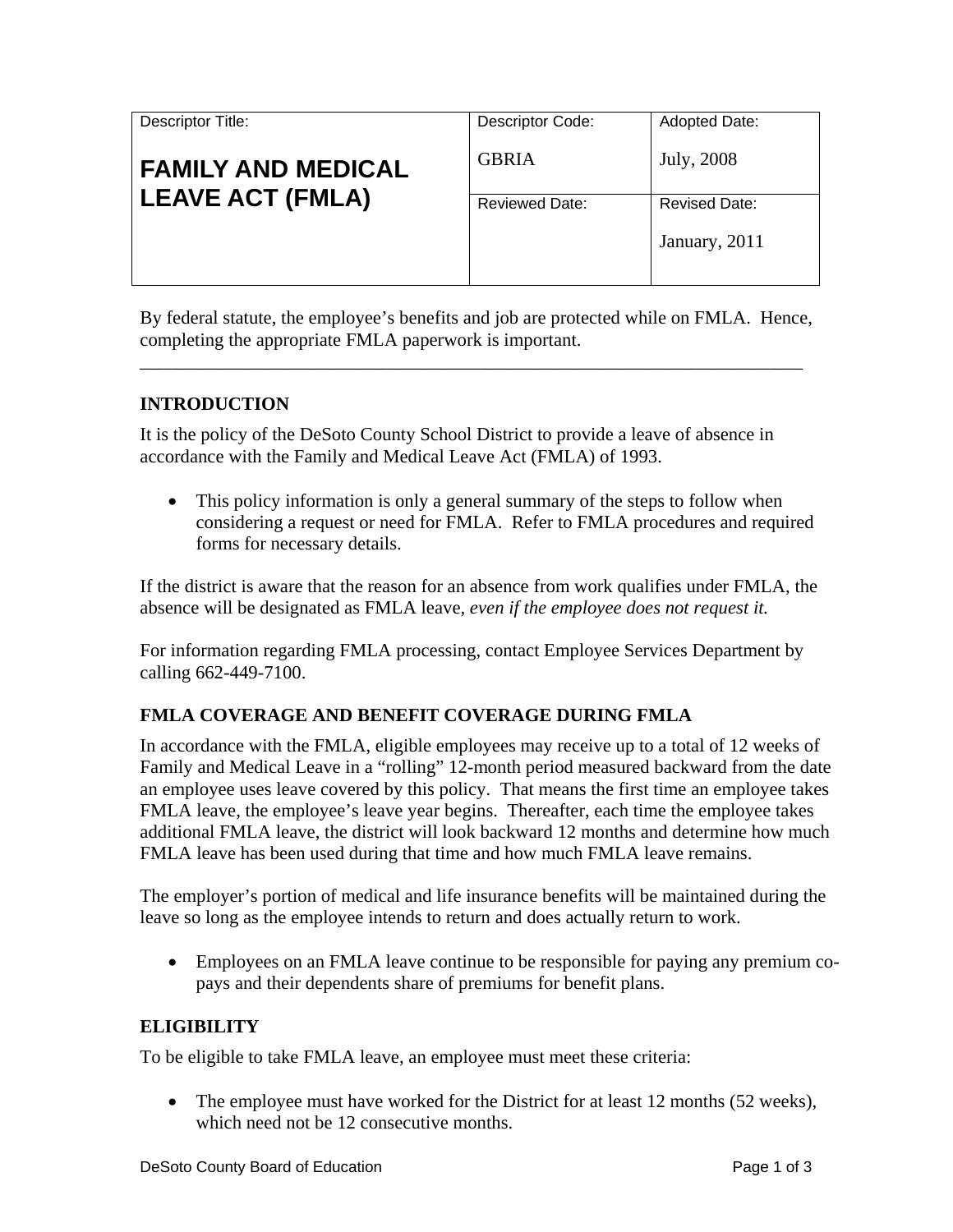- An employee must have worked for the District for at least 1,250 hours during the 12 months immediately preceding the date the leave of absence begins or requested leave of absence would begin.These hours must be actual work hours, not compensated hours (personal leave, sick leave, vacation leave, etc., do not count toward the 1,250 threshold).
- The employee must work at a worksite where at least 50 employees are employed within 75 miles.

## **QUALIFYING REASONS**

Eligible employees may take a leave of absence covered by this policy during the "FMLA year" (defined below) for any of the following reasons:

- **"Family Leave"**: For the birth of the employee's healthy child and/or placement by a State of a child for adoption or foster care with the employee, including child care after birth or placement for adoption or foster care. Leave to care for a child after birth or after adoption or placement for foster care must be taken within one year after the child's birth or placement.
- **"Caregiver Medical Leave"**: To care for the employee's spouse, child, or parent with a serious health condition.
- **"Medical Leave"**: For the employee's own serious health condition (including pregnancy, childbirth, and other related conditions).
- **"Service Member Exigency Leave"**: For absences caused by an active duty exigency when the employee's spouse, child, or parent is a service member.
- **"Military Caregiver Leave"**: To care for the employee's spouse, child, parent, or next of kin (if the employee is the nearest blood relative) who is a "recovering service member."

## **LEAVE PERIOD**

An eligible employee may take up to 12 workweeks of Family and Medical Leave during a "rolling" 12-month period measured backward from the date an employee uses leave covered by this policy. The rolling twelve (12) month period is referred to as the "FMLA year."

Intermittent or reduced work schedule FMLA leave may be granted for a "caregiver leave," medical leave," "service member exigency leave" or "military caregiver leave."

• Such leaves are subject to the qualifications and limitations set forth in the FMLA federal regulations.

# **USE OF PAID LEAVE DURING AN FMLA LEAVE**

FMLA leave is unpaid leave. However, all district employees are required to use all paid leave (i.e., sick leave, personal leave, vacation leave, and sick bank grants) starting the first day of FMLA leave unless the employee's absence is related to an on-the-job injury covered by workers' compensation insurance for which the employee receives workers' compensation benefit payments during the FMLA leave covered by this policy or related to a disability for which an employee is receiving short term or long term disability payments during the FMLA leave covered by this policy. It shall be the employee's responsibility to inform the District if he/she is receiving short term or long term disability payments.